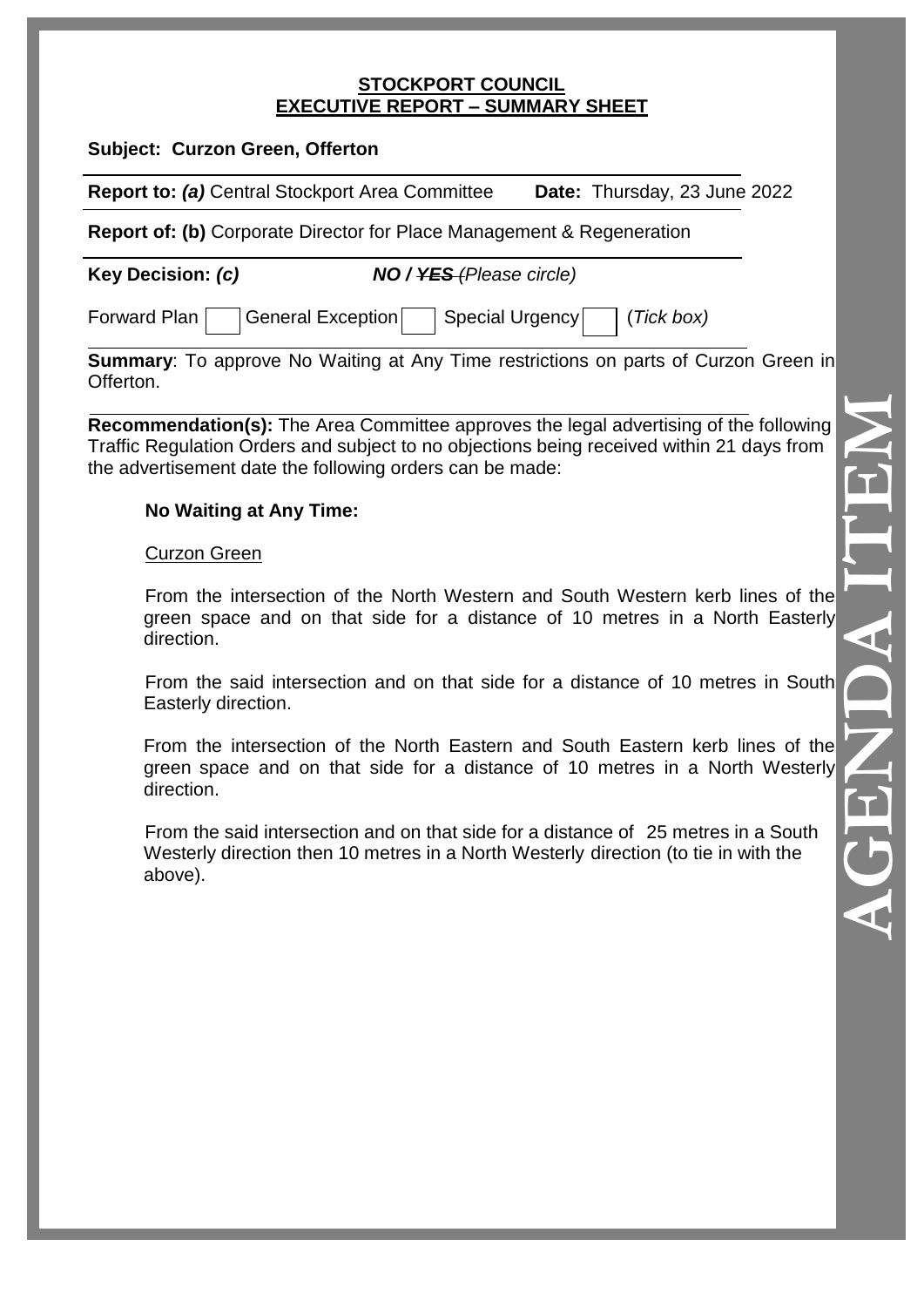### **Background Papers** (if report for publication): **(e)**

There are none.

Contact person for accessing **Officer:** Max Townsend background papers and discussing the report Tel: 0161 474 4861

# **'Urgent Business'**: **(f) YES / NO (please circle)**

**Certification** (if applicable)

This report should be considered as 'urgent business' and the decision exempted from 'call-in' for the following reason(s):

The written consent of Councillor and the Chief Executive/Monitoring Officer/Borough Treasurer for the decision to be treated as 'urgent business' was obtained on /will be obtained before the decision is implemented.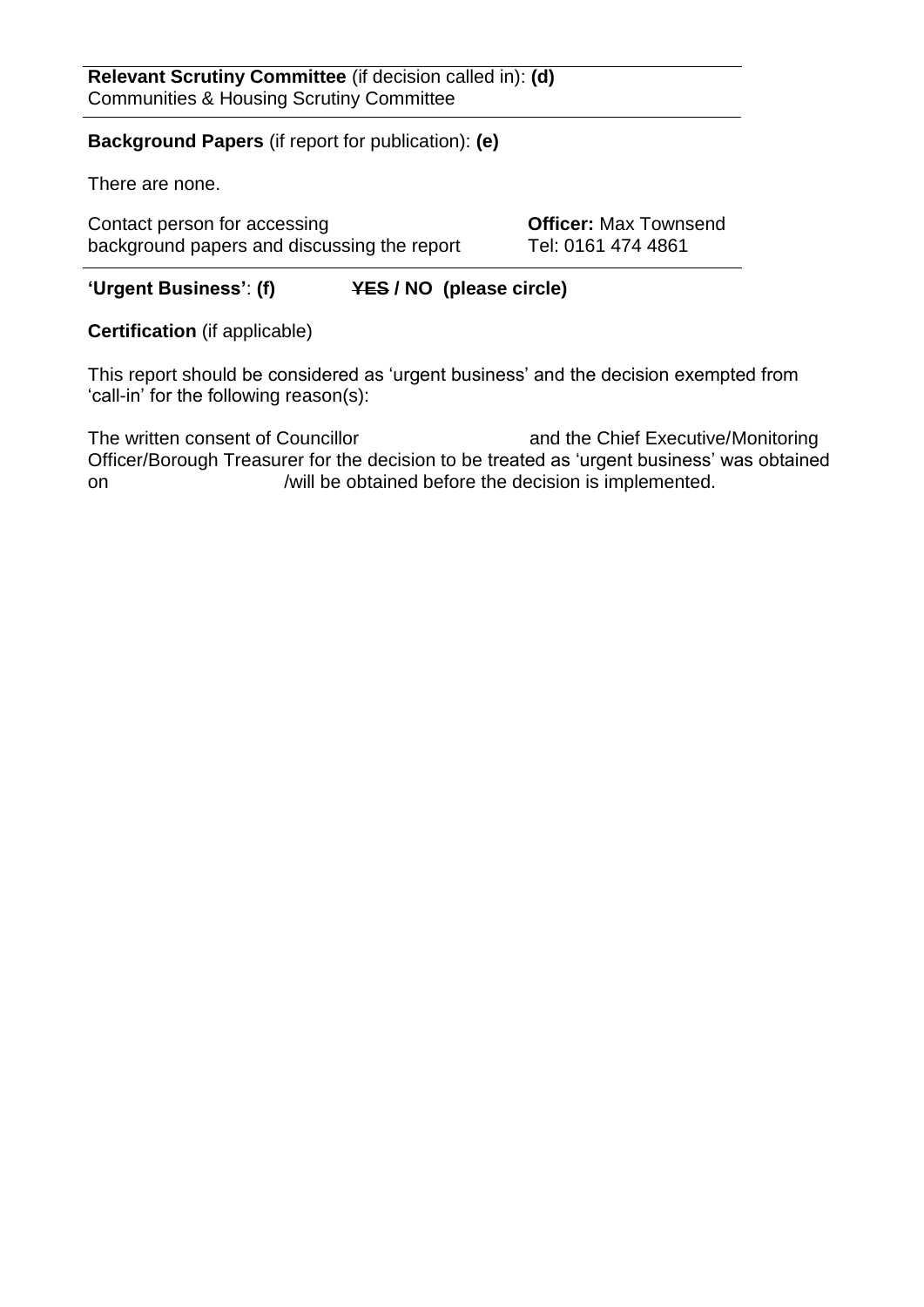### **Curzon Green, Offerton**

### Report of the Corporate Director for Place Management & Regeneration

### **1. INTRODUCTION AND PURPOSE OF REPORT**

To approve No Waiting at Any Time restrictions on parts of Curzon Green in Offerton.

### **2. BACKGROUND**

A local Councillor contacted Network Management to report an issue with vehicles parking over a concrete radius on one of the corners of the green space on Curzon Green.

There are three such radius features and their purpose is to allow larger vehicles (i.e. refuse wagons) to run over the corners without causing unsightly damage to the grass.

### **3. PROPOSALS**

In order to protect these features for their intended purpose, a proposal was drafted for the provision of No Waiting at Any Time restrictions (double yellow lines) as shown on the attached drawing number: **NM8-5190-001**. Note: On the south-eastern part of the green space, it makes sense for the yellow lines to 'wrap-around' both corners rather than leave a gap.

### **4. LEGAL POSITION/IMPLICATIONS**

The Traffic Management Orders would be made under Section 1 of the Road Traffic Regulation Act 1984. The Council is required by the Local Authorities Traffic Order (Procedure) (England and Wales) Regulations 1996 to give notice of its intention to make a Traffic Order (by publishing a draft traffic order). These regulations also require the Council to consider any representations received as a result of publishing the draft Order.

## **5. CONSULTATION**

In agreement with the Ward Councillors a local consultation was delivered on the said basis and a summary of the feedback is provided below:

- Four respondents are fully supportive of the proposed measures.
- One respondent supports the scheme but also suggests that double yellow lines are needed on the bend adjacent to No. 43.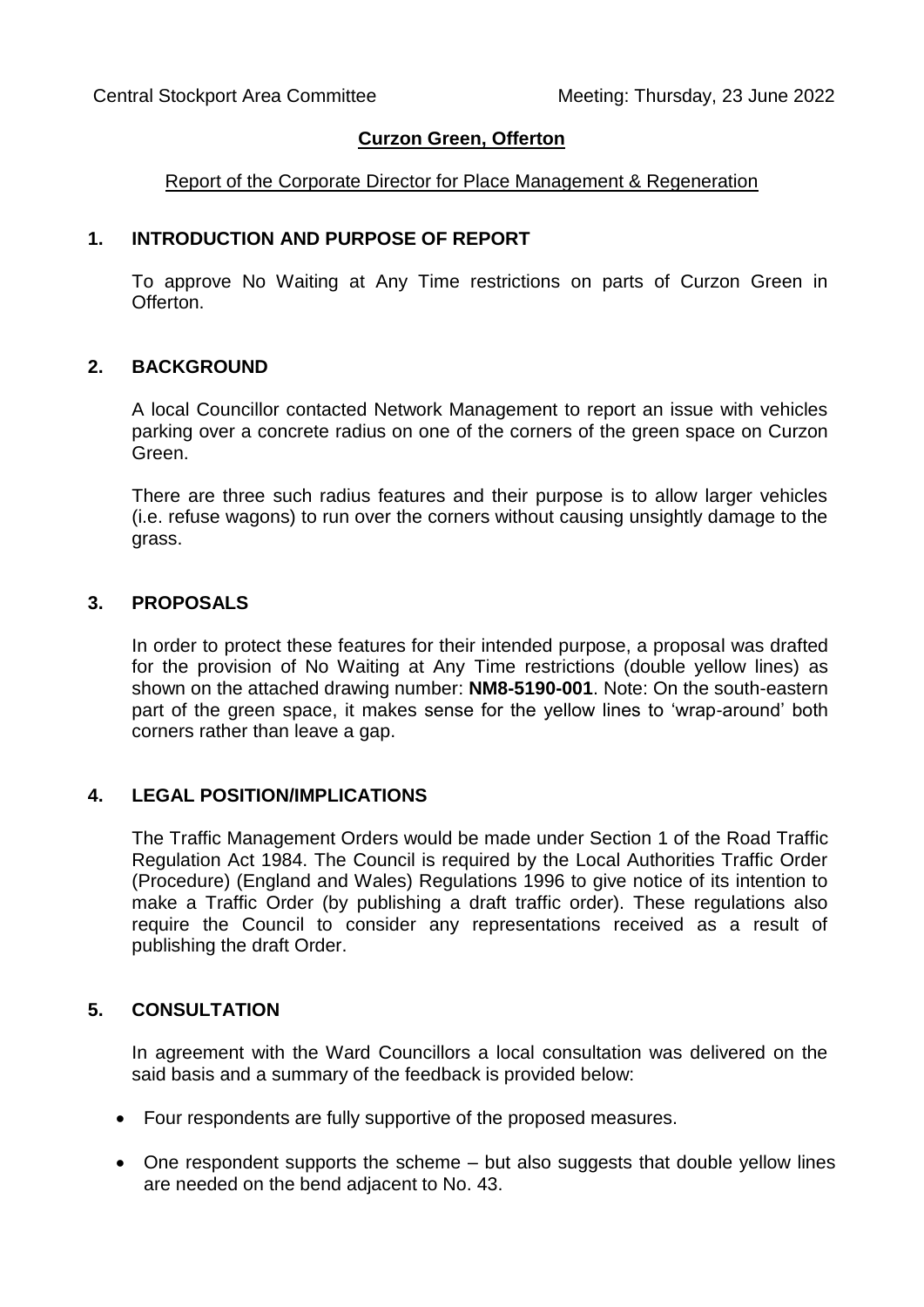One respondent does not support the provision of double yellow lines on the southeastern part of the green space (No's  $17 - 30$ ). The reason being (as a longstanding resident) is that an issue with parking on that side has never been observed; and hence the introduction of restrictions on this part would be a waste of public funds.

### Network Management (General Comments):

The brief for this scheme was to prevent parking on the corner features and expanding the restrictions to cover other parts could not be justified on a single request.

In this case, the bulk of the costs for making a Traffic Regulation Order (TRO) would be in the legal advertising and not the road markings on-site.

It is noted that three of the respondents who fully support the scheme live on the southeastern part; and in one of these replies it mentions refuse wagons struggling to negotiate the corners.

In view of the above, it is recommended the scheme that went to consultation is not revised.

## **6. FINANCIAL IMPLICATIONS**

| Legal and Advertising | £560 |
|-----------------------|------|
| Road marking          | £240 |

Total **E800** 

To be funded from the delegated Ward Budget

## **7. TIMESCALES**

If approved the order is expected to become operative in 2022.

### **8. EQUALITIES/COMMUNITY IMPACT ASSESSMENT**

Equal Opportunities

 To provide a suitable and safer environment for pedestrians and other road users. The scheme contributes to the Council's vision statement "Promote equal life outcomes for all by tackling known inequalities across the borough of Stockport".

### Sustainable Environment

 To develop and sustain a healthy, safe and attractive local environment which contributes to Stockport. Stockport Council understands the responsibility it has to lead by example and help the broader community make a positive contribution to the local environment.